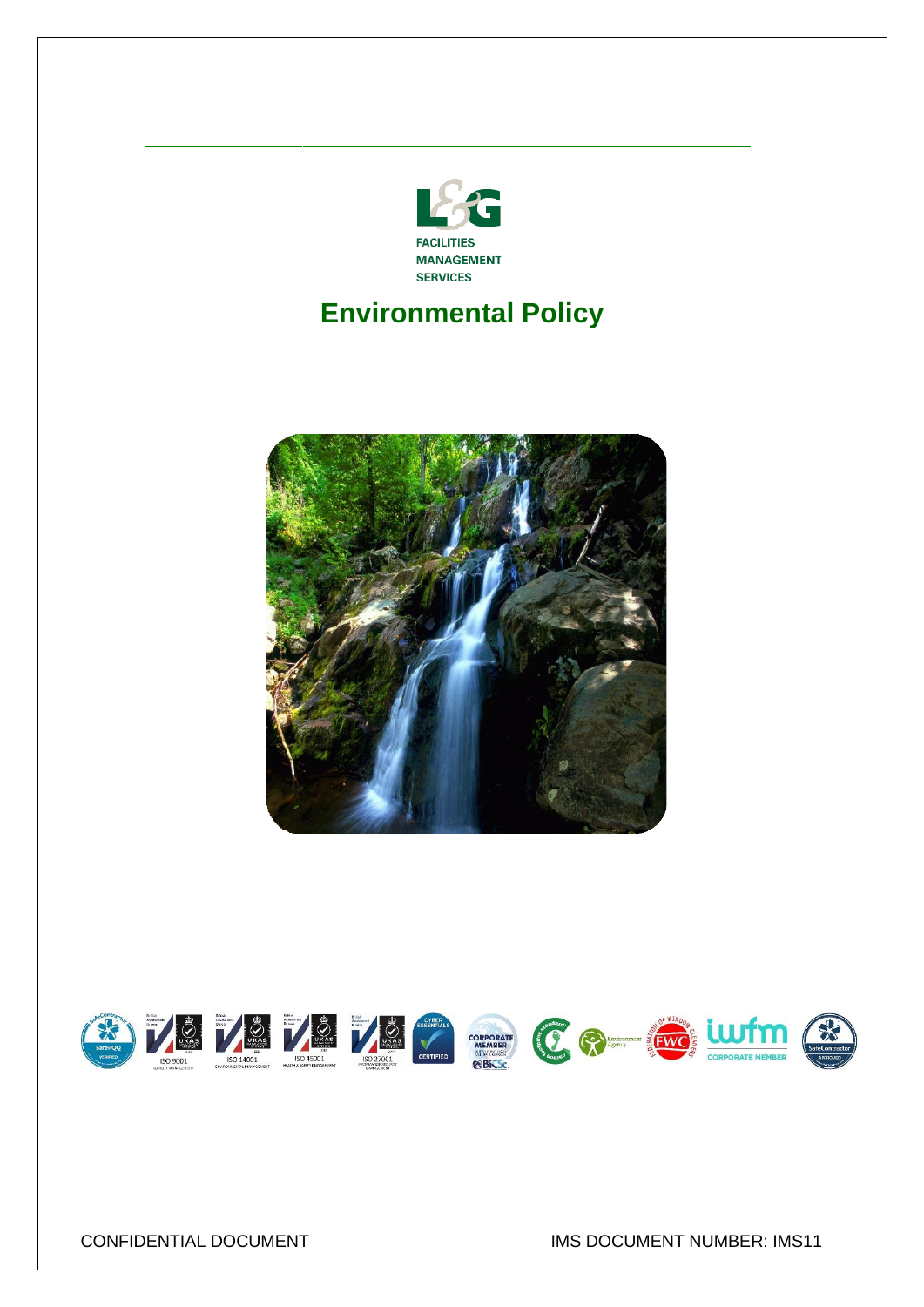| <b>Review</b><br><b>Date</b> | <b>Next Review</b><br>Date | <b>Document Number</b>  | <b>Person Responsible</b> |
|------------------------------|----------------------------|-------------------------|---------------------------|
| <b>Nov 2021</b>              | May 2022                   | <b>IMS11 - EPS - 06</b> | Jason Aves                |

#### **Lewis & Graves Partnerships Vision**

To be a leader in environmental change through reducing its environmental impact to a minimum, whilst maintaining the high level of service that its customers expect.

#### **Environmental Policy**

Lewis & Graves is a professional and environmentally conscious organization which acknowledges the impact that our operations may potentially have on the local and wider environment and the need to install and adhere to strict environmental policies.

To ensure the company is performing to the highest environmental standards, Lewis & Graves Partnership is working closely with an independent environmental consultancy company, Carbon Footprint Ltd, to act as an external monitoring agent, examining the company's environmental performance and advising management of the latest technologies and behavioral initiatives, guaranteeing continued carbon reduction is achieved.

Lewis & Graves Partnership has a commitment to continual improvement and prevention of pollution and compliance with any applicable legal or other requirements.

Lewis & Graves Partnerships environmental policy provides a framework for the setting and reviewing of environmental objectives and targets to facilitate reductions.

Our environmental policy and procedures are reviewed internally and audited annually by British Standards Institute.

#### **Environmental Accreditation**

Lewis & Graves achieved ISO 14001 accreditation in 2009

Our accreditation authority British Standards Institute audit all our environmental procedures audit will include site inspections to ensure we are meeting ISO 14001 environmental procedures and standards on site

Our internal auditor will prepare an annually audit schedule and this will be agreed with one of the partners.

Internal audits are carried out monthly, part of the audit would be conducted on site to ensure we are meeting our environmental obligations on our client's premises.

To ensure impartiality all internal audits are checked by the Health and Safety Manager.

Our legal register is reviewed twice annually in line with the EA legal reviews

Our Compliance team have over 60 years' experience at all levels in the cleaning industry giving them the knowledge and experience to fulfill its compliance obligations and to determine the environmental training needs of the staff Lewis & Graves work closely with an independent leading environmental company that produces our annual Carbon Management Policy & Plan.

**Carbon Neutrality**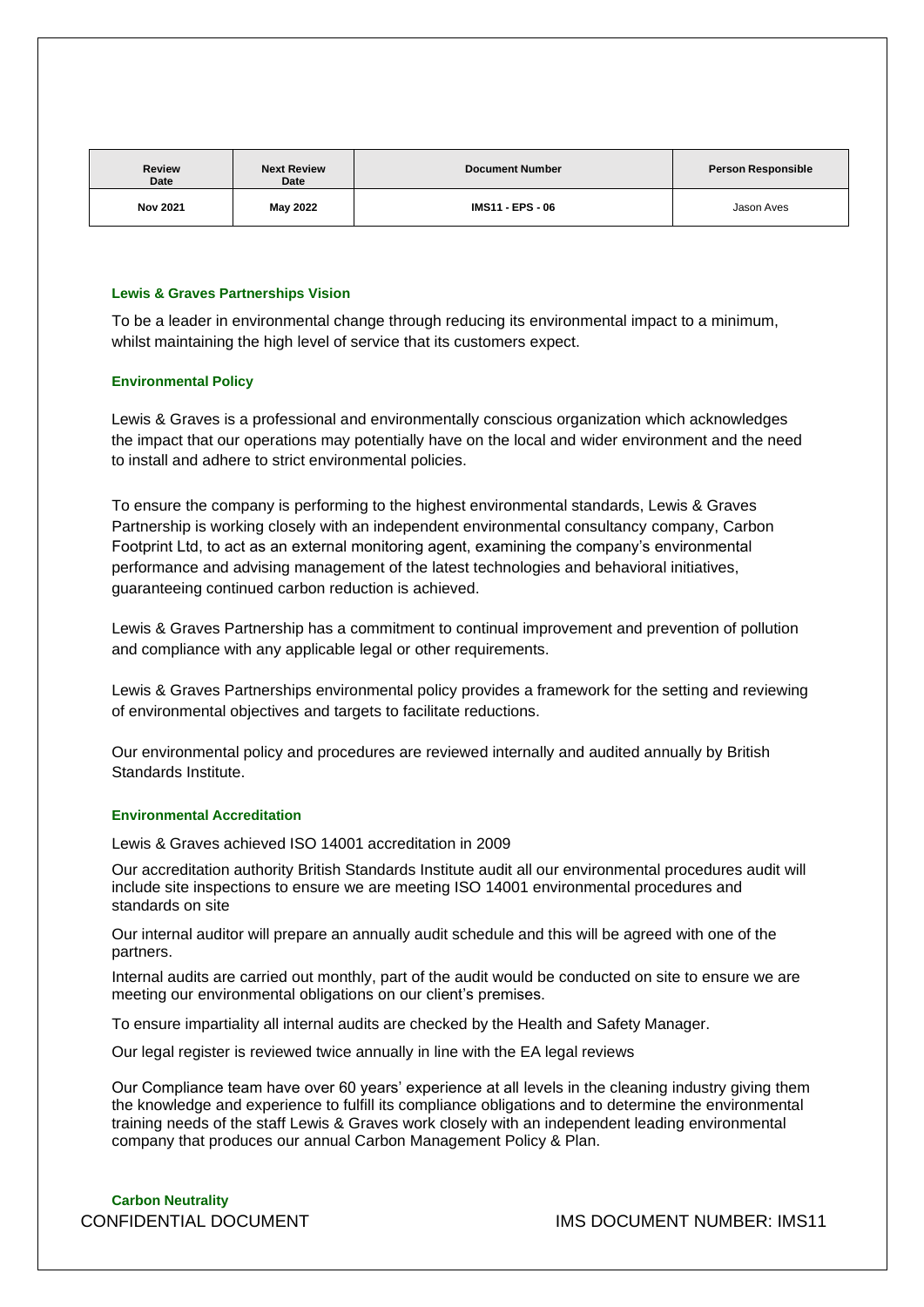Lewis & Graves working closely with Carbon Footprint achieved carbon neutrality in 2010. Our emissions are offset through tree planting in the UK and other various projects around the world.

#### **Energy Saving Opportunity Scheme (ESOS)**

Carbon Footprint produce Lewis & Graves ESOS Evidence Report Lewis & Graves submitted there ESOS notification to the EA in October 2015, stage 2 has now been submitted December 2018.

#### **Environmental steps implemented at Lewis & Graves**

#### **Company Vehicles:**

One of the key factors that we take into consideration when purchasing a vehicle is carbon emissions

Our aim is to purchase vehicles that meet EU  $CO<sub>2</sub>$  Emissions. The average van sold in the EU is 169.2g CO2/km, this being the EU target for vans.

We are currently replacing our fleet with hybrid vehicles as leases come up for renewal. Our aim is to have electric vehicles on one of our contracts by 2020.

In some situations, this may not be possible as the vehicle required for the work in question may exceed the recommended CO<sub>2</sub> emissions.

We would try to limit the use of these vehicles to reduce the carbon emissions.

#### **Vehicle Mileage:**

All drivers must complete a monthly Mileage Report, these reports form part of the monthly Fuel & Energy Review that is attended by the Partners, Operations Director or Operations Manager and Compliance Manager.

The review will show a breakdown of each manager's monthly mileage. Managers plan and diary the week's site visits to reduce excess mileage.

#### **Operatives**

We will allocate staff to sites as near as possible to their residence to reduce travel

#### **Public Transport Travel:**

We try to assign operatives as close as possible to the work locations, to reduce commuting travelled.

Office based staff have access to Oyster Cards public transport is encouraged were practicable.

In 2018 we began to collect receipts for public transport. Our aim is to increase public transport travel for 2019.

#### **Office behavior:**

Lewis & Graves Partnership implements a `turn it off` practice within the office for lights, computers and any other electrical equipment.

During meetings, laptops are set to hibernate.

Reusable cups and glass are used, not plastic cups.

Wastepaper is re-used as scrap paper for telephone messages and notes.

There are recycling bins in all offices, these are emptied daily and placed in a separate area for collection by TLM Management Ltd

The collections are organized by the Office Manager, collection notes are retained in the office for inspection by BAB.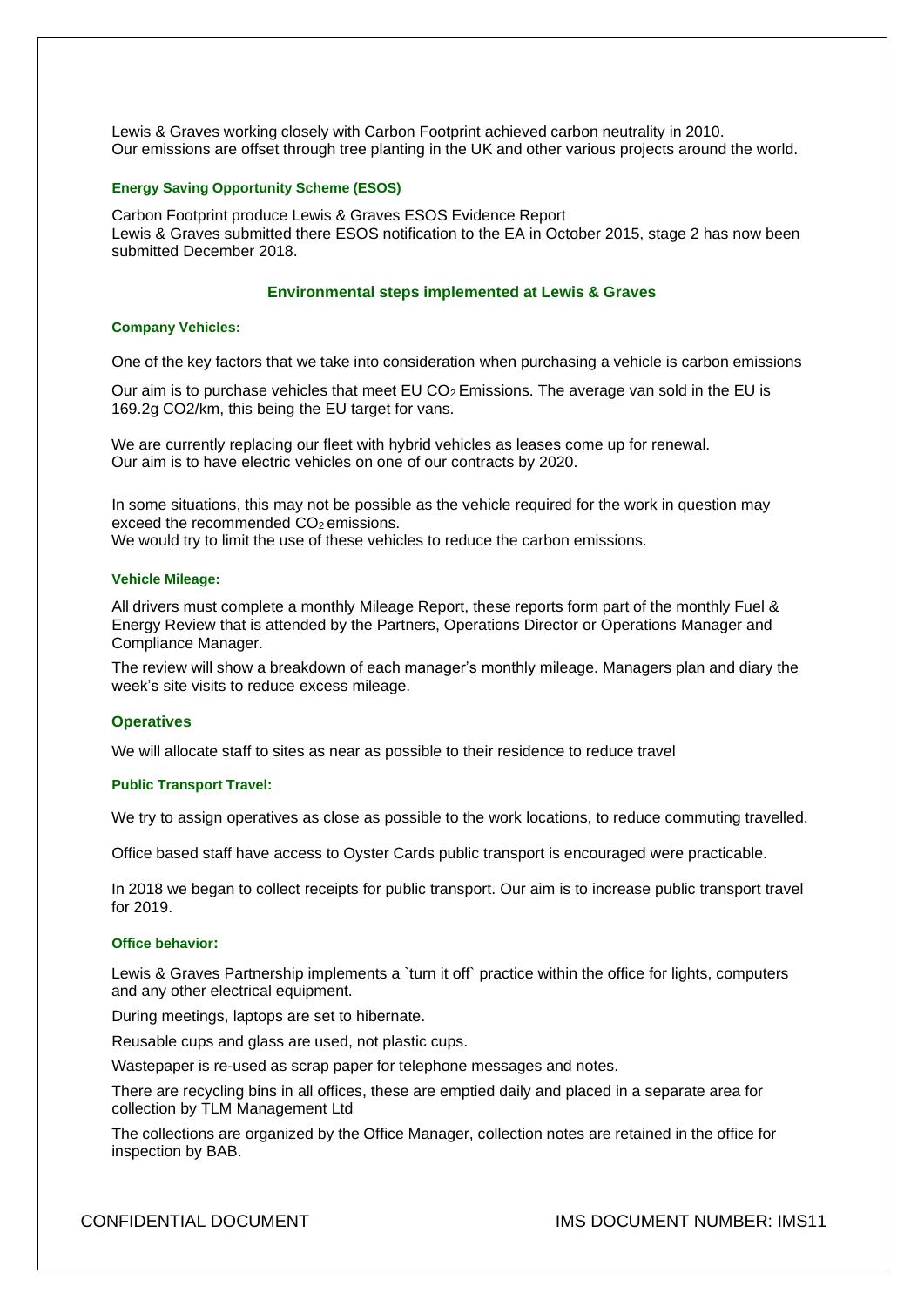Lewis & Graves is a professional and environmentally conscious organization which acknowledges the impact that our operations may potentially have on the environment

#### **AIMS & OBJECTIVES**:

The organization fully commits to:

- protect the environment
- determine compliance obligations and ensure operations are completed in accordance with them
- continually improve the environmental management system to enhance environmental performance
- evaluate fulfilment of the compliance obligations
- maintain our environmental management system that is compliant with ISO 14001 2015
- correct non-conformities
- allocate suitable and sufficient resources which enable the company to achieve its environmental aims & objectives
- prevent pollution, reduce waste and ensure that, wherever practical, measures are implemented to protect and preserve natural habitats, flora and fauna
- consider the effects that our operation may have on the local community
- act to eliminate or reduce, as far as practicable, any potentially adverse environmental impacts
- promote environmental awareness amongst our suppliers, contractors and partners by the implementation of operational procedures
- complete internal audits and follow the path of continuous improvement
- ensure that the partners and management are fully engaged in the management of environmental issues
- seek to work within partnership with the community by behaving in a considerate and socially responsible manner
- ensure effective and expedient incident control, investigation and reporting
- assess and where practicable to do so, reduce the environmental impact of the company's products and service.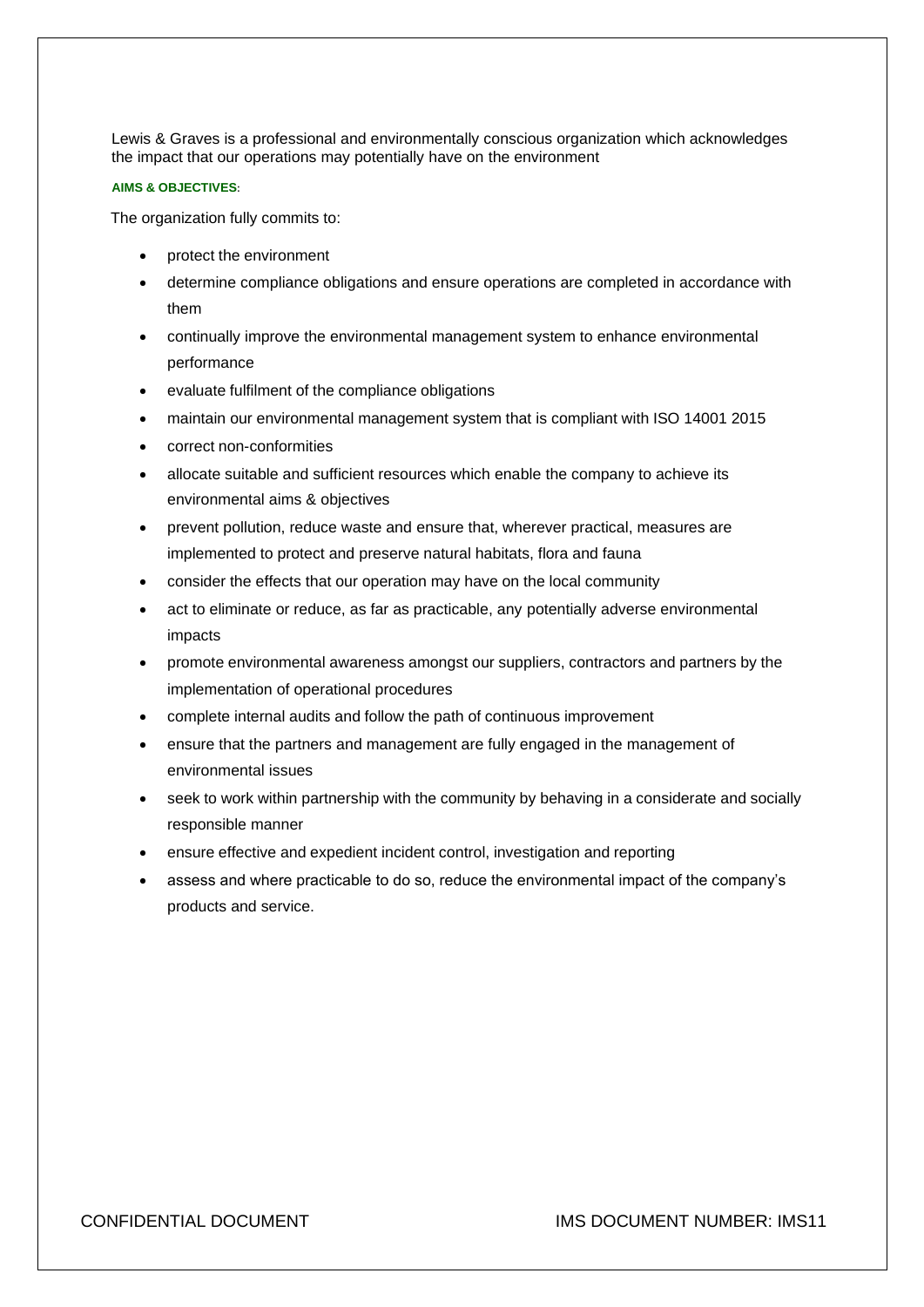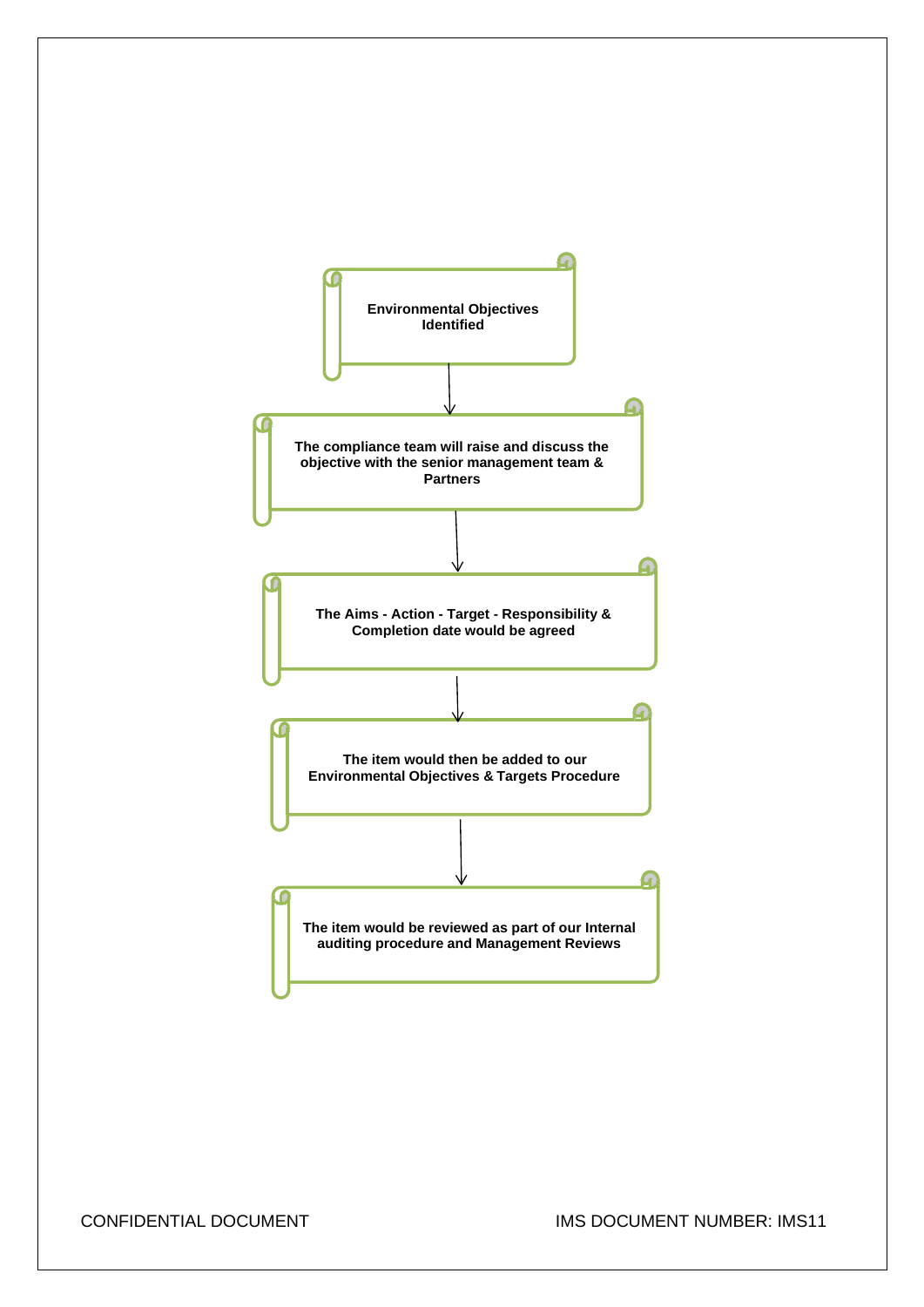#### **Environmental aspects of our Induction – On Site Training**

#### **Induction Training Programme covers:**

- Safe use of chemicals
- Dilution control charts are displayed in all cleaning cupboards
- Close windows to preserve the heat
- Turn off the lights to safe electricity
- Product Risk Assessments & Material Data Sheets
- Reporting building defects leaking taps windows that will not shut

#### **On Site Training**

- ISO 14001 Environmental Standard
- Site Recycling procedure
- Location of Site Manual
- Dilution Control
- More in-depth understanding of Product Risk Assessments & Material Safety Data Sheets
- Task Risk Assessments & Safe Systems of Work
- Storage of chemical
- Accidental chemical spillage procedure
- Good House keeping

### **Supervisor Training**

Lewis & Graves carry out in house training for Supervisors. This includes the following: The 3 Mandatory Skills form part of their training

- Chemical Competence
- Safe Use & Storage of Materials & Equipment
- Safe Use of Machinery & Equipment

This is cascaded down to the workforce

Staff training is reinforced with the Staff Handbook and the Site Manual. The staff handbook was last updated June 2018.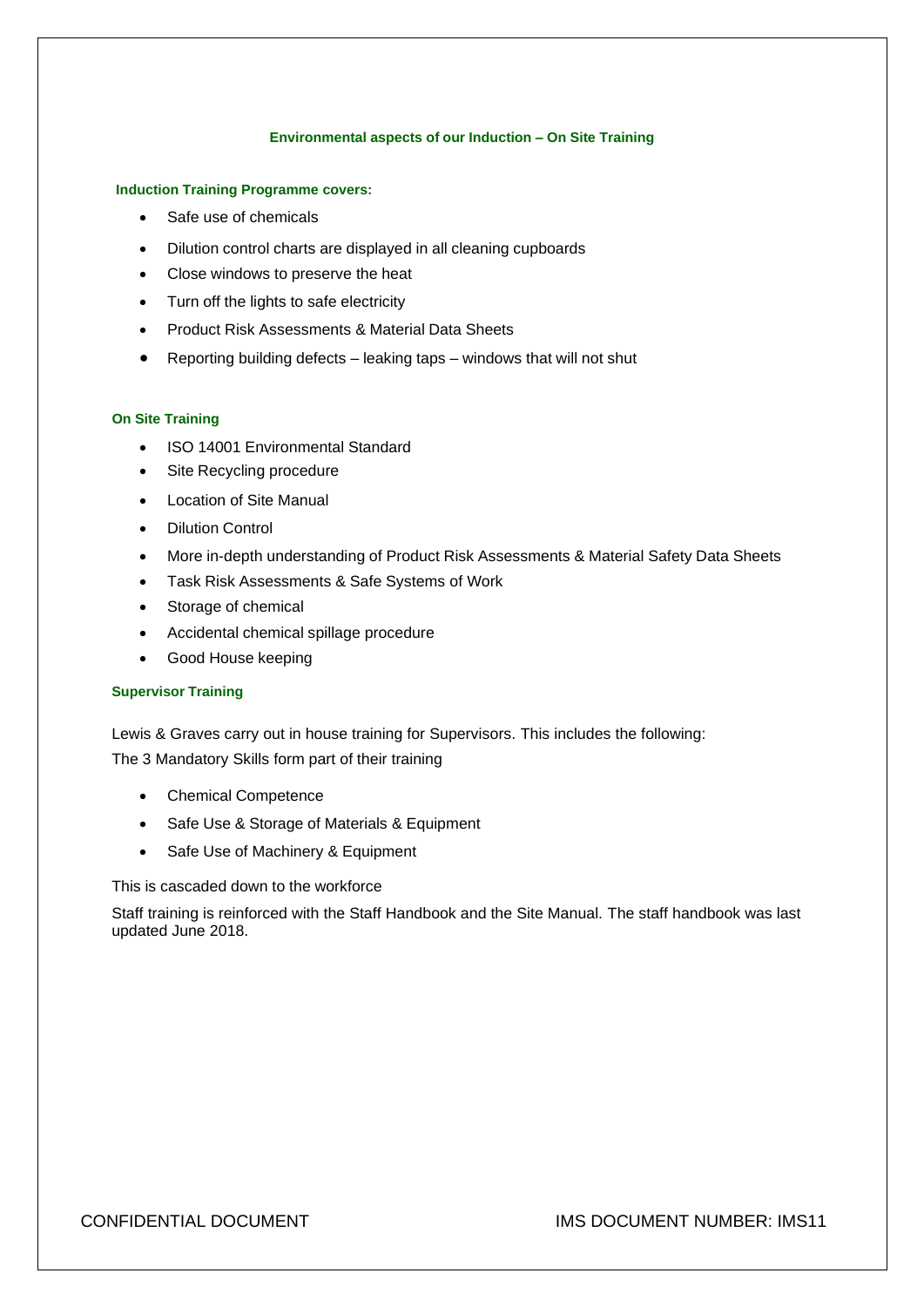#### **Purchasing of products**

 Lewis & Graves set out its own environmental values when selecting suppliers. Its two main suppliers are companies with established environmental accreditation ISO 14001

The products we use now are all bio-degradable and were possible in the pH range of 7 - 9

All existing products used by Lewis & Graves are reviewed annually, if the classification or composition of a product has changed and it now presents a potential danger to our environment, we would immediately suspend its use, contact the supplier and look for an alternative product.

Before a new product is purchased the Compliance, Team examine the Material Safety Data Sheet (MSDs) for any potential environmental long- and short-term detrimental effects as well as potential harm to the person.

When Risk Assessing a product, we would use the worst-case scenario the person in contact with each individual product for the longest period

Product Risk Assessments and the MSDS for the products used on site are retained in the Site Manual, staff are informed of the location of the manual at On Site Training.

Product Risk Assessments show an Issue date – review date – Individual site identification number and MSDS revision number

Product Risk Assessments & MSDS are reviewed annually or sooner if the product, procedure or exposure time has changed.

Lewis & Graves Partnership actively searches for safer and more environmentally friendly products through dialogue with suppliers/manufacturers. trade magazines, visiting trade shows.

Our aim is to only use products that are safe for our staff and have no adverse effects on our environment. In some situations, this may not be possible, in this situation will we implement strict control measures to eliminate, if possible, risks to our staff and the environment.

#### **Internal audits/monitoring of the use of chemicals**

To ensure that Lewis & Graves Partnerships Integrated Management System conforms to planned arrangements for environmental management, including the requirements of BS EN ISO 14001 standard and has been properly implemented and maintained, Lewis & Graves Partnership will carry out monthly internal audits.

Lewis & Graves Partnership deals with actual and potential non-conformities through the implementation of the annual Management Review and monthly internal audits. This includes measures to take corrective and preventative action were appropriate.

Area Managers will monitor the stores orders to ensure they are within budget and the correct chemicals are ordered.

Area Manager's general site visits or inspections would incorporate checking the usage of chemicals, dilution charts are in place and the Site Manual is up to date.

Supervisors will monitor the use of chemicals through:

- Distribution
- Daily routine checks
- **Training**
- Placing dilution charts in all cleaning cupboards
- **Observation**